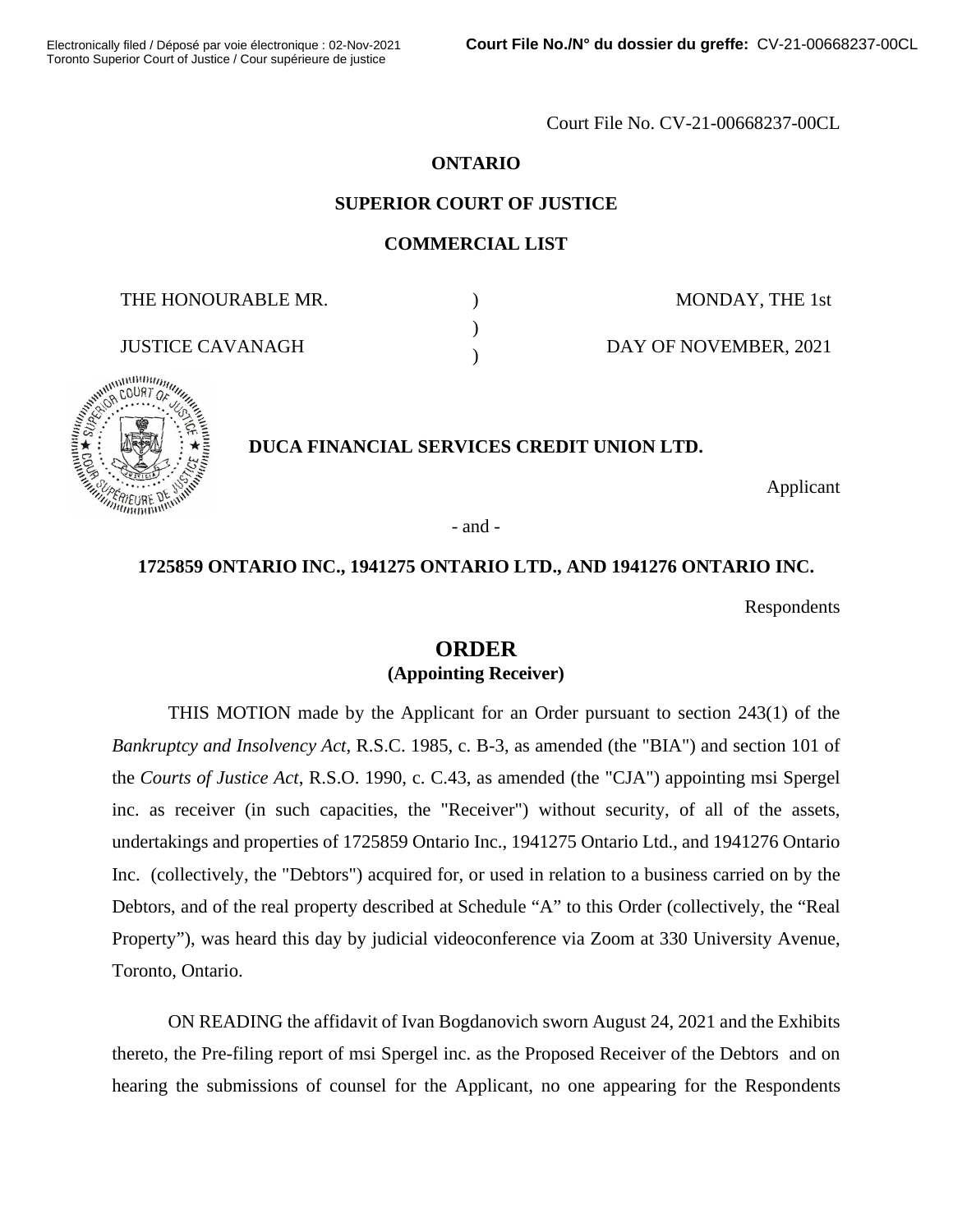$\angle$  -

although duly served as appears from the affidavit of service of Corey Taylor sworn September 27, 2021, and Lindsay Provost dated October 26, 2021 on reading the consent of msi Spergel inc. to act as the Receiver,

### **SERVICE**

1. THIS COURT ORDERS that, as is provided in the Order of this Court dated November 1, 2021, that service of the Applicant's Application Record on the Debtors by the manner as detailed in such Order, is validated.

## **APPOINTMENT**

2. THIS COURT ORDERS that pursuant to section 243(1) of the BIA and section 101 of the CJA, msi Spergel inc. is hereby appointed Receiver, without security, of all of the assets, undertakings and properties of the Debtors acquired for, or used in relation to a business carried on by the Debtors, including all proceeds thereof, and including the Real Property (the "Property").

### **RECEIVER'S POWERS**

3. THIS COURT ORDERS that the Receiver is hereby empowered and authorized, but not obligated, to act at once in respect of the Property and, without in any way limiting the generality of the foregoing, the Receiver is hereby expressly empowered and authorized to do any of the following where the Receiver considers it necessary or desirable:

- (a) to take possession of and exercise control over the Property and any and all proceeds, receipts and disbursements arising out of or from the Property;
- (b) to receive, preserve, and protect the Property, or any part or parts thereof, including, but not limited to, the changing of locks and security codes, the relocating of Property to safeguard it, the engaging of independent security personnel, the taking of physical inventories and the placement of such insurance coverage as may be necessary or desirable;
- (c) to manage, operate, and carry on the business of the Debtors, including the powers to enter into any agreements, incur any obligations in the ordinary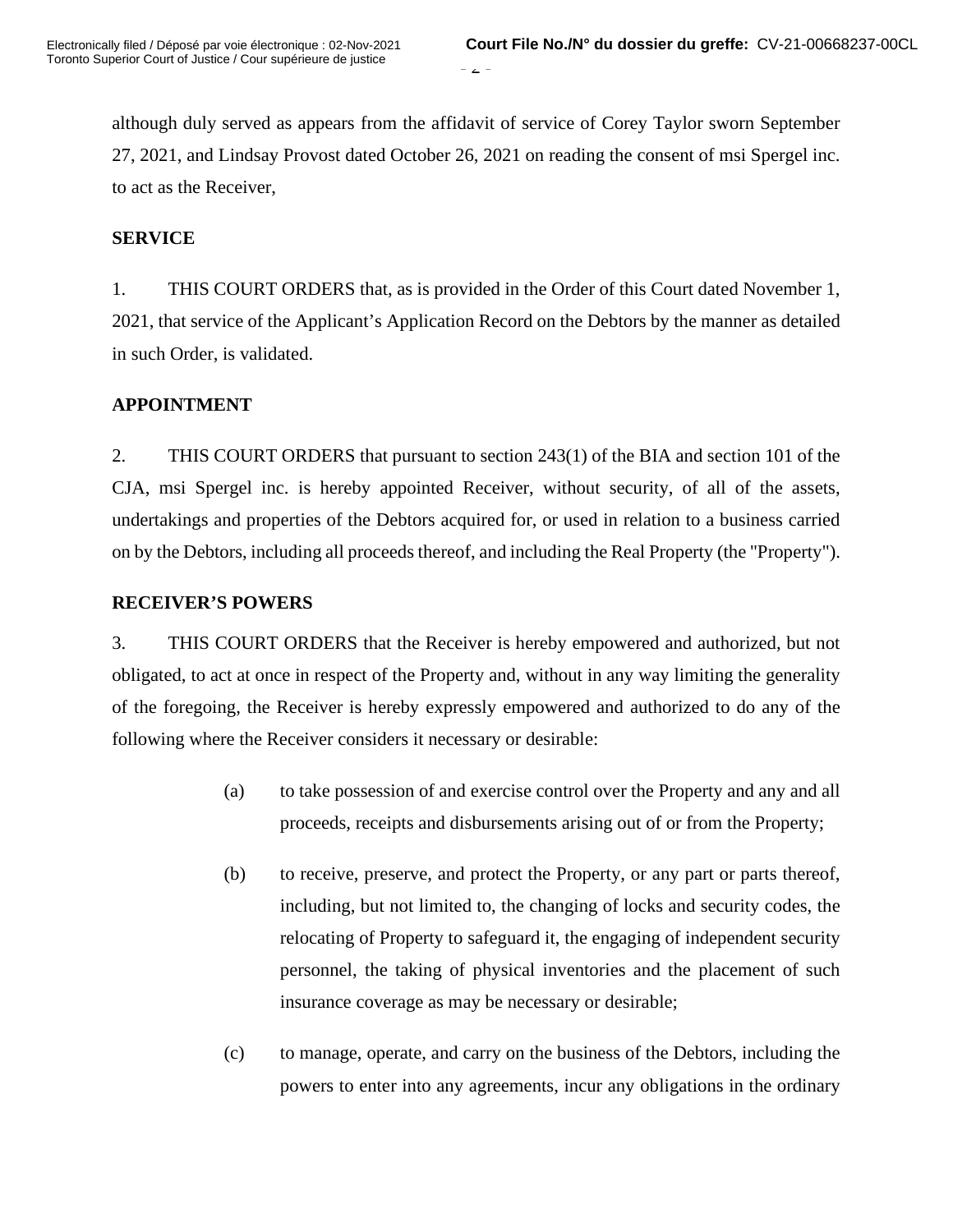- ن -

course of business, cease to carry on all or any part of the business, or cease to perform any contracts of the Debtors;

- (d) to engage consultants, appraisers, agents, experts, auditors, accountants, managers, counsel and such other persons from time to time and on whatever basis, including on a temporary basis, to assist with the exercise of the Receiver's powers and duties, including without limitation those conferred by this Order;
- (e) to purchase or lease such machinery, equipment, inventories, supplies, premises or other assets to continue the business of the Debtors or any part or parts thereof;
- (f) to receive and collect all monies and accounts now owed or hereafter owing to the Debtors and to exercise all remedies of the Debtors in collecting such monies, including, without limitation, to enforce any security held by the Debtors;
- (g) to settle, extend or compromise any indebtedness owing to the Debtors;
- (h) to execute, assign, issue and endorse documents of whatever nature in respect of any of the Property, whether in the Receiver's name or in the name and on behalf of the Debtors, for any purpose pursuant to this Order;
- (i) to initiate, prosecute and continue the prosecution of any and all proceedings and to defend all proceedings now pending or hereafter instituted with respect to the Debtors, the Property or the Receiver, and to settle or compromise any such proceedings. The authority hereby conveyed shall extend to such appeals or applications for judicial review in respect of any order or judgment pronounced in any such proceeding;
- (j) to market any or all of the Property, including advertising and soliciting offers in respect of the Property or any part or parts thereof and negotiating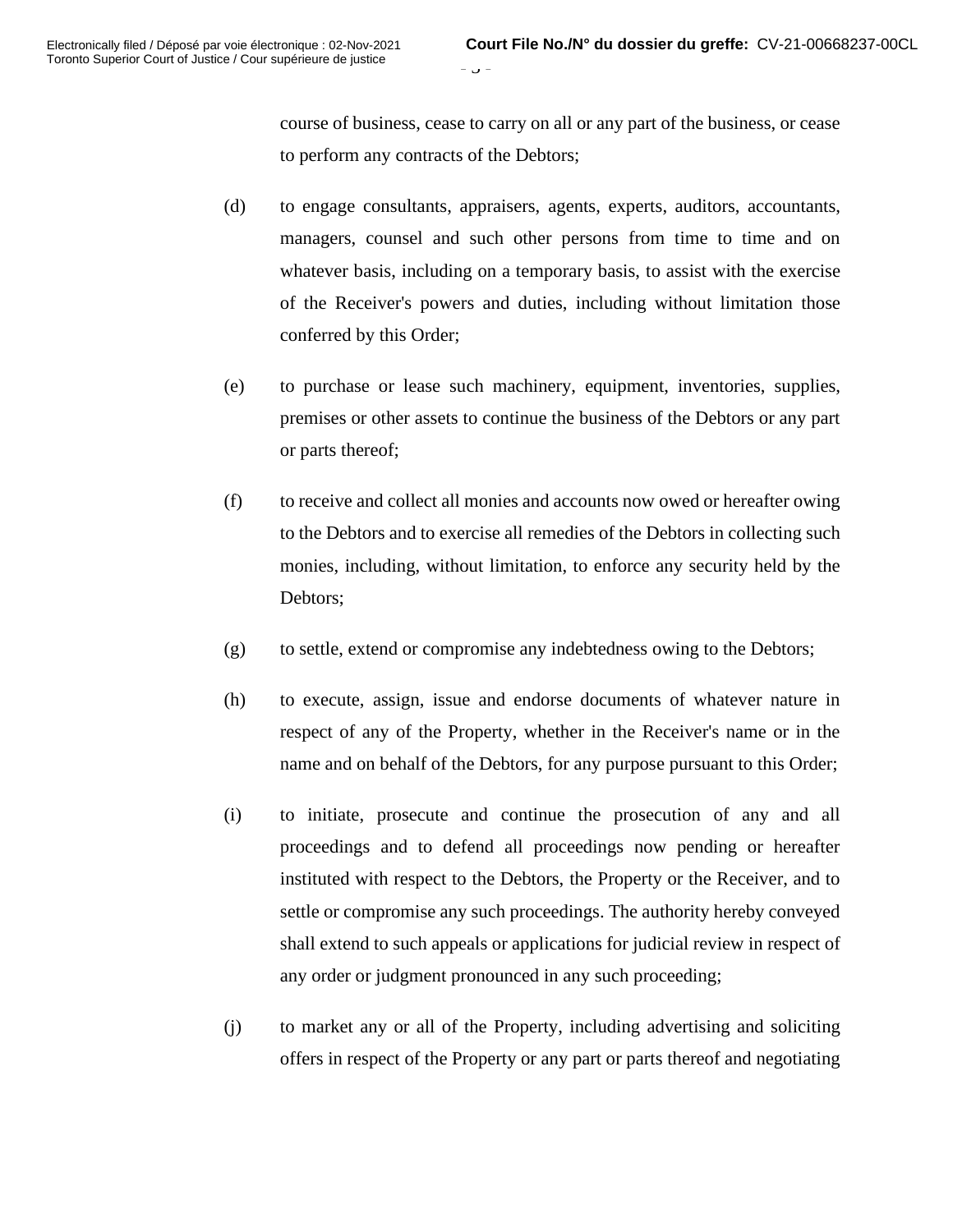such terms and conditions of sale as the Receiver in its discretion may deem appropriate;

- (k) to sell, convey, transfer, lease or assign the Property or any part or parts thereof out of the ordinary course of business,
	- (i) without the approval of this Court in respect of any transaction not exceeding \$50,000, provided that the aggregate consideration for all such transactions does not exceed \$500,000; and
	- (ii) with the approval of this Court in respect of any transaction in which the purchase price or the aggregate purchase price exceeds the applicable amount set out in the preceding clause;

and in each such case notice under subsection 63(4) of the Ontario *Personal Property Security Act*, or section 31 of the Ontario *Mortgages Act*, as the case may be, shall not be required.

- (l) to apply for any vesting order or other orders necessary to convey the Property or any part or parts thereof to a purchaser or purchasers thereof, free and clear of any liens or encumbrances affecting such Property;
- (m) to report to, meet with and discuss with such affected Persons (as defined below) as the Receiver deems appropriate on all matters relating to the Property and the receivership, and to share information, subject to such terms as to confidentiality as the Receiver deems advisable;
- (n) to register a copy of this Order and any other Orders in respect of the Property against title to any of the Property;
- (o) to apply for any permits, licences, approvals or permissions as may be required by any governmental authority and any renewals thereof for and on behalf of and, if thought desirable by the Receiver, in the name of the Debtors;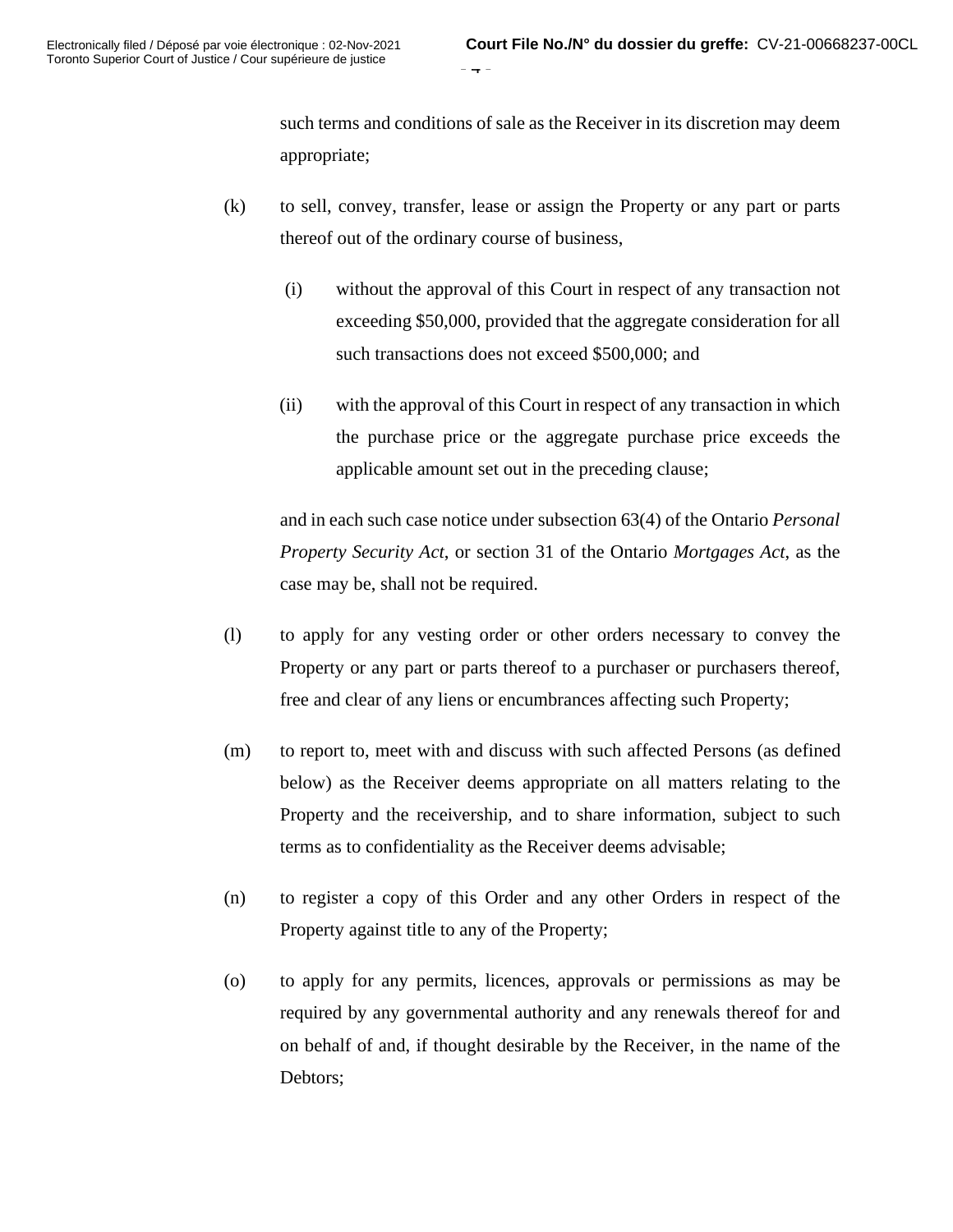$J -$ 

- (p) to enter into agreements with any trustee in bankruptcy appointed in respect of the Debtors, including, without limiting the generality of the foregoing, the ability to enter into occupation agreements for any property owned or leased by the Debtors;
- (q) to exercise any shareholder, partnership, joint venture or other rights which the Debtors may have; and
- (r) to take any steps reasonably incidental to the exercise of these powers or the performance of any statutory obligations.

and in each case where the Receiver takes any such actions or steps, it shall be exclusively authorized and empowered to do so, to the exclusion of all other Persons (as defined below), including the Debtors, and without interference from any other Person.

# **DUTY TO PROVIDE ACCESS AND CO-OPERATION TO THE RECEIVER**

4. THIS COURT ORDERS that (i) the Debtors, (ii) all of their current and former directors, officers, employees, agents, accountants, legal counsel and shareholders, and all other persons acting on their instructions or behalf, and (iii) all other individuals, firms, corporations, governmental bodies or agencies, or other entities having notice of this Order (all of the foregoing, collectively, being "Persons" and each being a "Person") shall forthwith advise the Receiver of the existence of any Property in such Person's possession or control, shall grant immediate and continued access to the Property to the Receiver, and shall deliver all such Property to the Receiver upon the Receiver's request.

5. THIS COURT ORDERS that all Persons shall forthwith advise the Receiver of the existence of any books, documents, securities, contracts, orders, corporate and accounting records, and any other papers, records and information of any kind related to the business or affairs of the Debtors, and any computer programs, computer tapes, computer disks, or other data storage media containing any such information (the foregoing, collectively, the "Records") in that Person's possession or control, and shall provide to the Receiver or permit the Receiver to make, retain and take away copies thereof and grant to the Receiver unfettered access to and use of accounting, computer, software and physical facilities relating thereto, provided however that nothing in this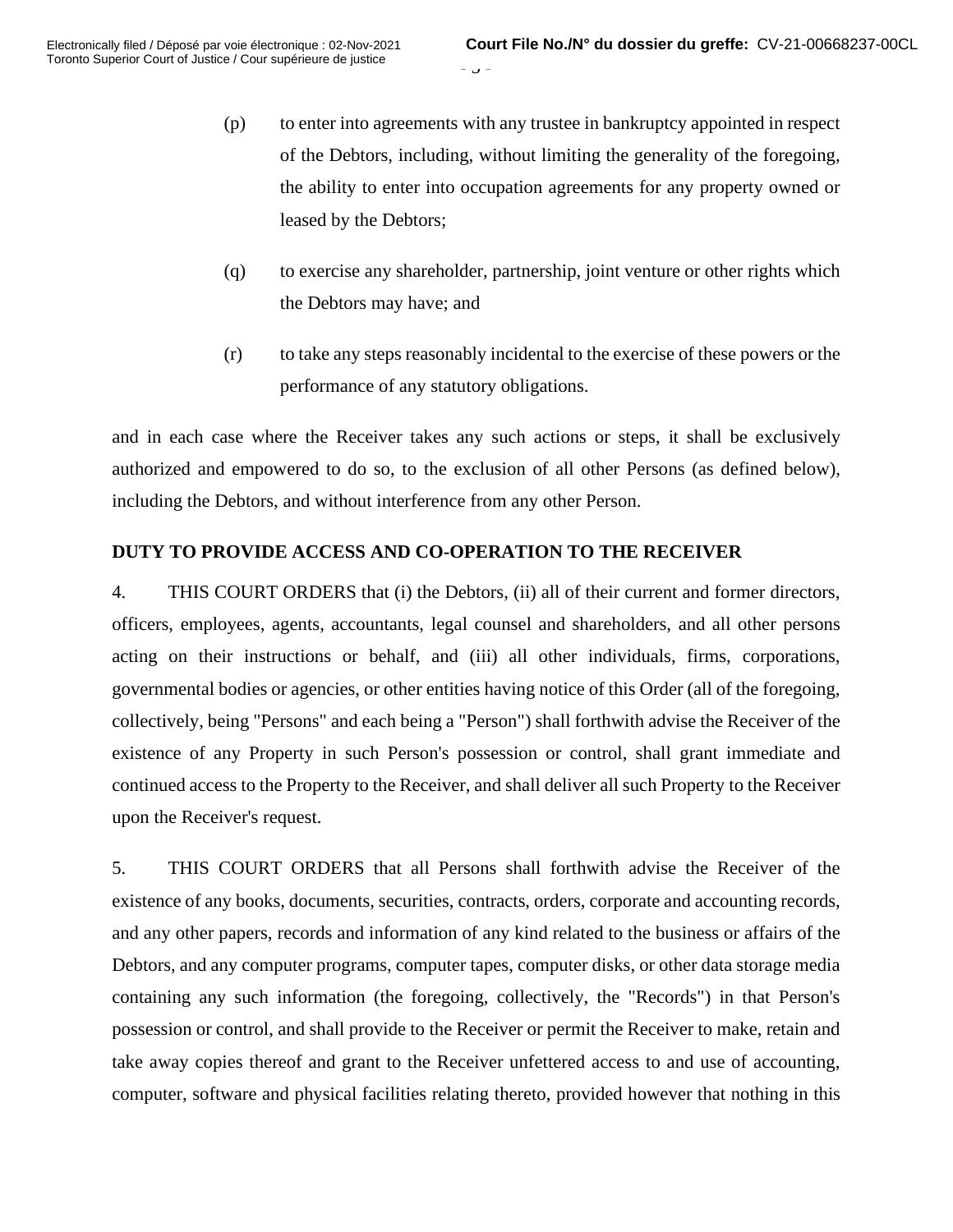$\cup$  -

paragraph 5 or in paragraph 6 of this Order shall require the delivery of Records, or the granting of access to Records, which may not be disclosed or provided to the Receiver due to the privilege attaching to solicitor-client communication or due to statutory provisions prohibiting such disclosure.

6. THIS COURT ORDERS that if any Records are stored or otherwise contained on a computer or other electronic system of information storage, whether by independent service provider or otherwise, all Persons in possession or control of such Records shall forthwith give unfettered access to the Receiver for the purpose of allowing the Receiver to recover and fully copy all of the information contained therein whether by way of printing the information onto paper or making copies of computer disks or such other manner of retrieving and copying the information as the Receiver in its discretion deems expedient, and shall not alter, erase or destroy any Records without the prior written consent of the Receiver. Further, for the purposes of this paragraph, all Persons shall provide the Receiver with all such assistance in gaining immediate access to the information in the Records as the Receiver may in its discretion require including providing the Receiver with instructions on the use of any computer or other system and providing the Receiver with any and all access codes, account names and account numbers that may be required to gain access to the information.

7. THIS COURT ORDERS that the Receiver shall provide each of the relevant landlords with notice of the Receiver's intention to remove any fixtures from any leased premises at least seven (7) days prior to the date of the intended removal. The relevant landlord shall be entitled to have a representative present in the leased premises to observe such removal and, if the landlord disputes the Receiver's entitlement to remove any such fixture under the provisions of the lease, such fixture shall remain on the premises and shall be dealt with as agreed between any applicable secured creditors, such landlord and the Receiver, or by further Order of this Court upon application by the Receiver on at least two (2) days notice to such landlord and any such secured creditors.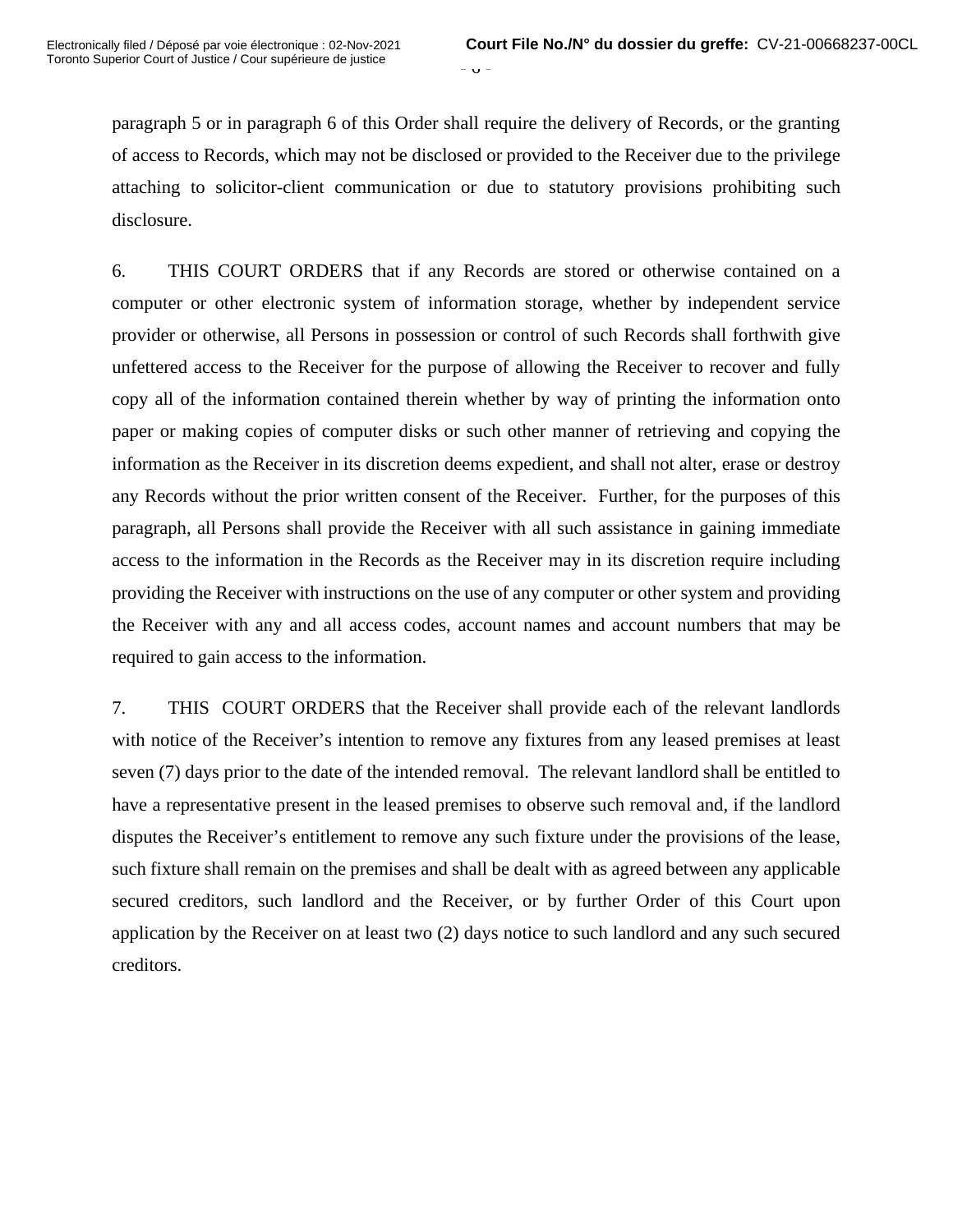## **NO PROCEEDINGS AGAINST THE RECEIVER**

8. THIS COURT ORDERS that no proceeding or enforcement process in any court or tribunal (each, a "Proceeding"), shall be commenced or continued against the Receiver except with the written consent of the Receiver or with leave of this Court.

 $-7 -$ 

### **NO PROCEEDINGS AGAINST THE DEBTORS OR THE PROPERTY**

9. THIS COURT ORDERS that no Proceeding against or in respect of the Debtors or the Property shall be commenced or continued except with the written consent of the Receiver or with leave of this Court and any and all Proceedings currently under way against or in respect of the Debtors or the Property are hereby stayed and suspended pending further Order of this Court.

### **NO EXERCISE OF RIGHTS OR REMEDIES**

10. THIS COURT ORDERS that all rights and remedies against the Debtors, the Receiver, or affecting the Property, are hereby stayed and suspended except with the written consent of the Receiver or leave of this Court, provided however that this stay and suspension does not apply in respect of any "eligible financial contract" as defined in the BIA, and further provided that nothing in this paragraph shall (i) empower the Receiver or the Debtors to carry on any business which the Debtors are not lawfully entitled to carry on, (ii) exempt the Receiver or the Debtors from compliance with statutory or regulatory provisions relating to health, safety or the environment, (iii) prevent the filing of any registration to preserve or perfect a security interest, or (iv) prevent the registration of a claim for lien.

### **NO INTERFERENCE WITH THE RECEIVER**

11. THIS COURT ORDERS that no Person shall discontinue, fail to honour, alter, interfere with, repudiate, terminate or cease to perform any right, renewal right, contract, agreement, licence or permit in favour of or held by the Debtors, without written consent of the Receiver or leave of this Court.

## **CONTINUATION OF SERVICES**

12. THIS COURT ORDERS that all Persons having oral or written agreements with the Debtors or statutory or regulatory mandates for the supply of goods and/or services, including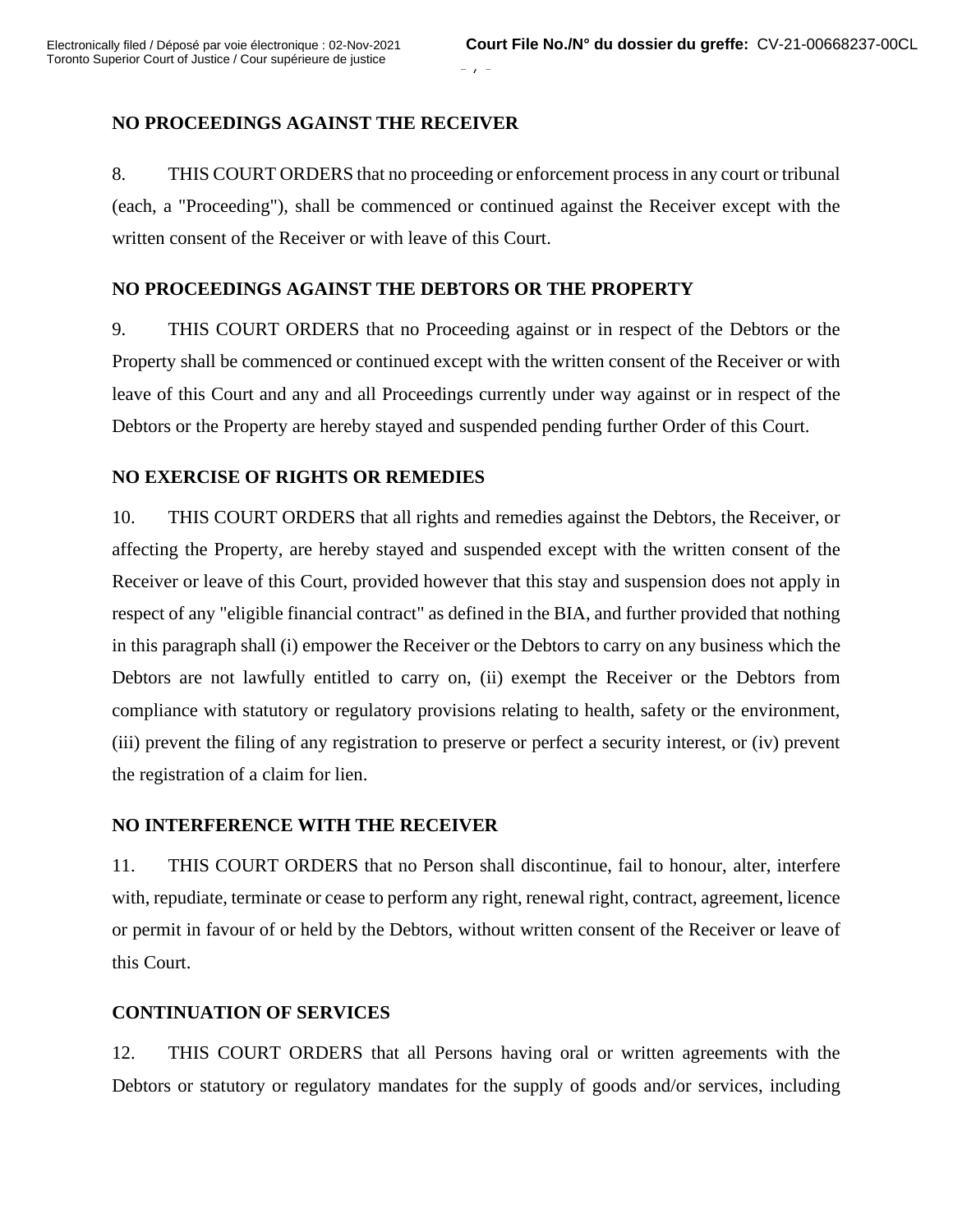$\sigma$  -

without limitation, all computer software, communication and other data services, centralized banking services, payroll services, insurance, transportation services, utility or other services to the Debtors are hereby restrained until further Order of this Court from discontinuing, altering, interfering with or terminating the supply of such goods or services as may be required by the Receiver, and that the Receiver shall be entitled to the continued use of the Debtors' current telephone numbers, facsimile numbers, internet addresses and domain names, provided in each case that the normal prices or charges for all such goods or services received after the date of this Order are paid by the Receiver in accordance with normal payment practices of the Debtors or such other practices as may be agreed upon by the supplier or service provider and the Receiver, or as may be ordered by this Court.

# **RECEIVER TO HOLD FUNDS**

13. THIS COURT ORDERS that all funds, monies, cheques, instruments, and other forms of payments received or collected by the Receiver from and after the making of this Order from any source whatsoever, including without limitation the sale of all or any of the Property and the collection of any accounts receivable in whole or in part, whether in existence on the date of this Order or hereafter coming into existence, shall be deposited into one or more new accounts to be opened by the Receiver (the "Post Receivership Accounts") and the monies standing to the credit of such Post Receivership Accounts from time to time, net of any disbursements provided for herein, shall be held by the Receiver to be paid in accordance with the terms of this Order or any further Order of this Court.

## **EMPLOYEES**

14. THIS COURT ORDERS that all employees of the Debtors shall remain the employees of the Debtors until such time as the Receiver, on the Debtors' behalf, may terminate the employment of such employees. The Receiver shall not be liable for any employee-related liabilities, including any successor employer liabilities as provided for in section 14.06(1.2) of the BIA, other than such amounts as the Receiver may specifically agree in writing to pay, or in respect of its obligations under sections 81.4(5) or 81.6(3) of the BIA or under the *Wage Earner Protection Program Act*.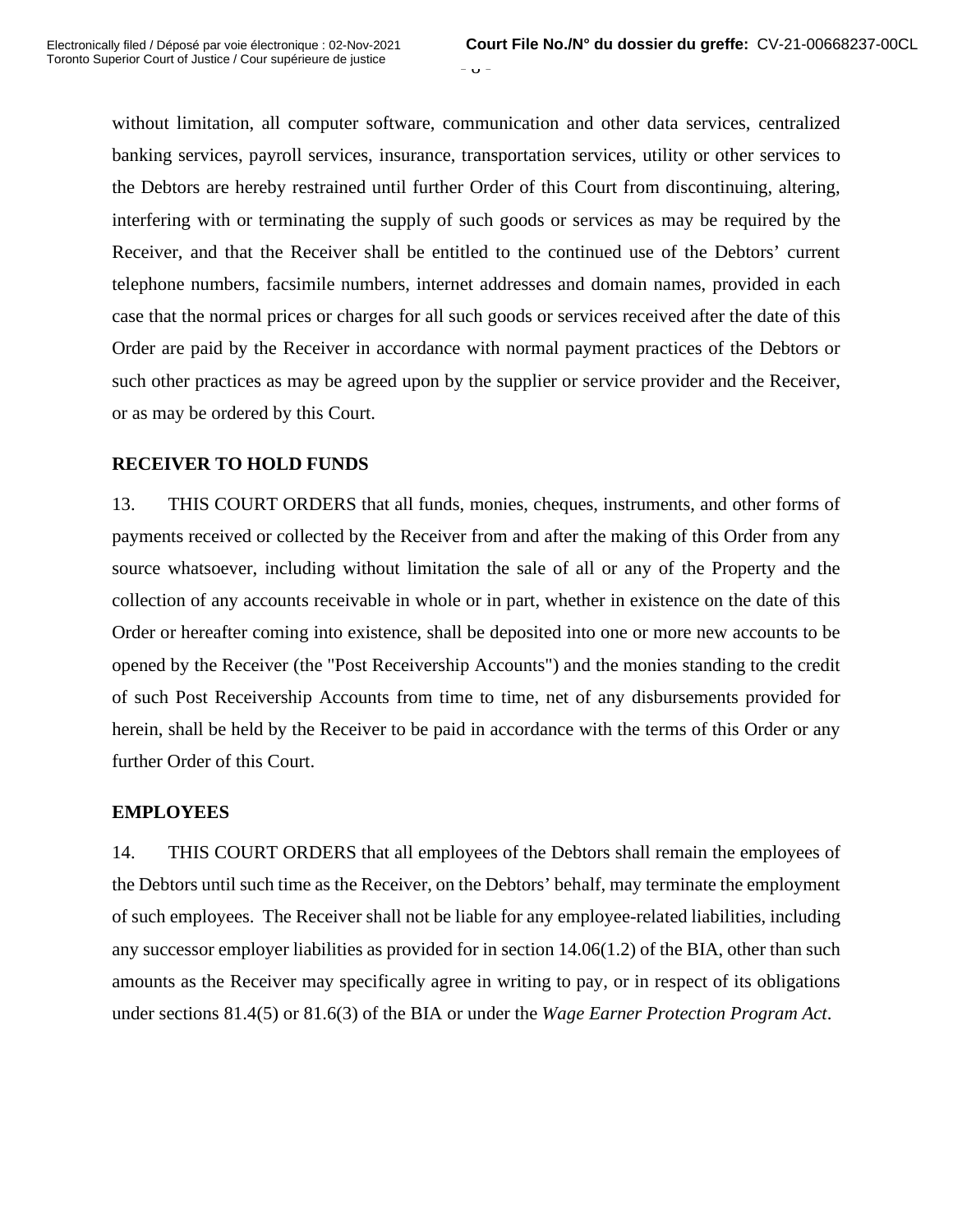#### **PIPEDA**

15. THIS COURT ORDERS that, pursuant to clause 7(3)(c) of the Canada *Personal Information Protection and Electronic Documents Act*, the Receiver shall disclose personal information of identifiable individuals to prospective purchasers or bidders for the Property and to their advisors, but only to the extent desirable or required to negotiate and attempt to complete one or more sales of the Property (each, a "Sale"). Each prospective purchaser or bidder to whom such personal information is disclosed shall maintain and protect the privacy of such information and limit the use of such information to its evaluation of the Sale, and if it does not complete a Sale, shall return all such information to the Receiver, or in the alternative destroy all such information. The purchaser of any Property shall be entitled to continue to use the personal information provided to it, and related to the Property purchased, in a manner which is in all material respects identical to the prior use of such information by the Debtors, and shall return all other personal information to the Receiver, or ensure that all other personal information is destroyed.

 $\prime$  -

## **LIMITATION ON ENVIRONMENTAL LIABILITIES**

16. THIS COURT ORDERS that nothing herein contained shall require the Receiver to occupy or to take control, care, charge, possession or management (separately and/or collectively, "Possession") of any of the Property that might be environmentally contaminated, might be a pollutant or a contaminant, or might cause or contribute to a spill, discharge, release or deposit of a substance contrary to any federal, provincial or other law respecting the protection, conservation, enhancement, remediation or rehabilitation of the environment or relating to the disposal of waste or other contamination including, without limitation, the *Canadian Environmental Protection Act*, the Ontario *Environmental Protection Act*, the *Ontario Water Resources Act*, or the Ontario *Occupational Health and Safety Act* and regulations thereunder (the "Environmental Legislation"), provided however that nothing herein shall exempt the Receiver from any duty to report or make disclosure imposed by applicable Environmental Legislation. The Receiver shall not, as a result of this Order or anything done in pursuance of the Receiver's duties and powers under this Order, be deemed to be in Possession of any of the Property within the meaning of any Environmental Legislation, unless it is actually in possession.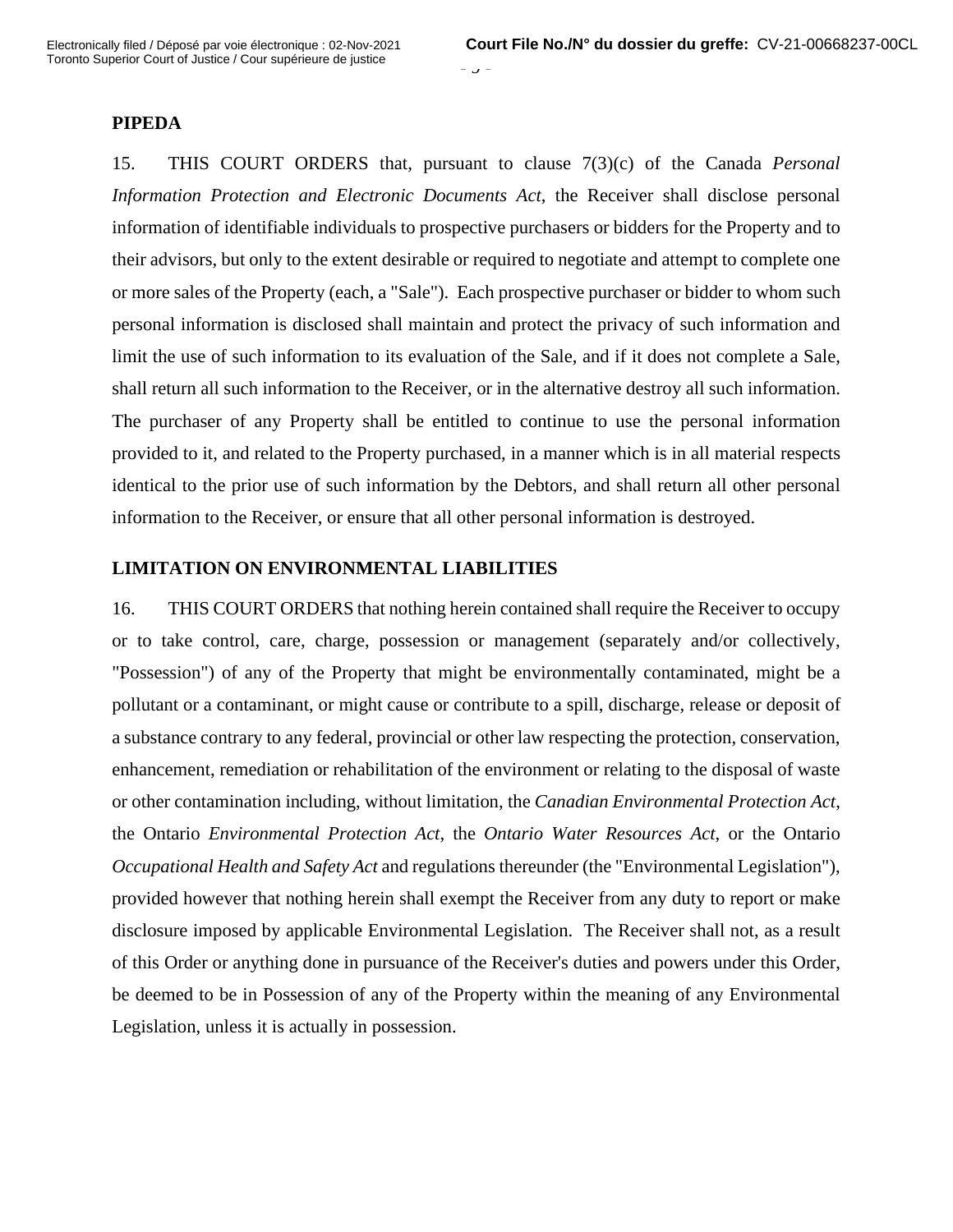## **LIMITATION ON THE RECEIVER'S LIABILITY**

17. THIS COURT ORDERS that the Receiver shall incur no liability or obligation as a result of its appointment or the carrying out the provisions of this Order, including, but not limited to, any illness or bodily harm resulting from a party or parties contracting COVID-19, save and except for any gross negligence or wilful misconduct on its part, or in respect of its obligations under sections 81.4(5) or 81.6(3) of the BIA or under the *Wage Earner Protection Program Act*. Nothing in this Order shall derogate from the protections afforded the Receiver by section 14.06 of the BIA or by any other applicable legislation.

### **RECEIVER'S ACCOUNTS**

18. THIS COURT ORDERS that the Receiver and counsel to the Receiver shall be paid their reasonable fees and disbursements, in each case at their standard rates and charges unless otherwise ordered by the Court on the passing of accounts, and that the Receiver and counsel to the Receiver shall be entitled to and are hereby granted a charge (the "Receiver's Charge") on the Property, as security for such fees and disbursements, both before and after the making of this Order in respect of these proceedings, and that the Receiver's Charge shall form a first charge on the Property in priority to all security interests, trusts, liens, charges and encumbrances, statutory or otherwise, in favour of any Person, but subject to sections  $14.06(7)$ ,  $81.4(4)$ , and  $81.6(2)$  of the BIA.

19. THIS COURT ORDERS that the Receiver and its legal counsel shall pass its accounts from time to time, and for this purpose the accounts of the Receiver and its legal counsel are hereby referred to a judge of the Commercial List of the Ontario Superior Court of Justice.

20. THIS COURT ORDERS that prior to the passing of its accounts, the Receiver shall be at liberty from time to time to apply reasonable amounts, out of the monies in its hands, against its fees and disbursements, including legal fees and disbursements, incurred at the standard rates and charges of the Receiver or its counsel, and such amounts shall constitute advances against its remuneration and disbursements when and as approved by this Court.

## **FUNDING OF THE RECEIVERSHIP**

21. THIS COURT ORDERS that the Receiver be at liberty and it is hereby empowered to borrow by way of a revolving credit or otherwise, such monies from time to time as it may consider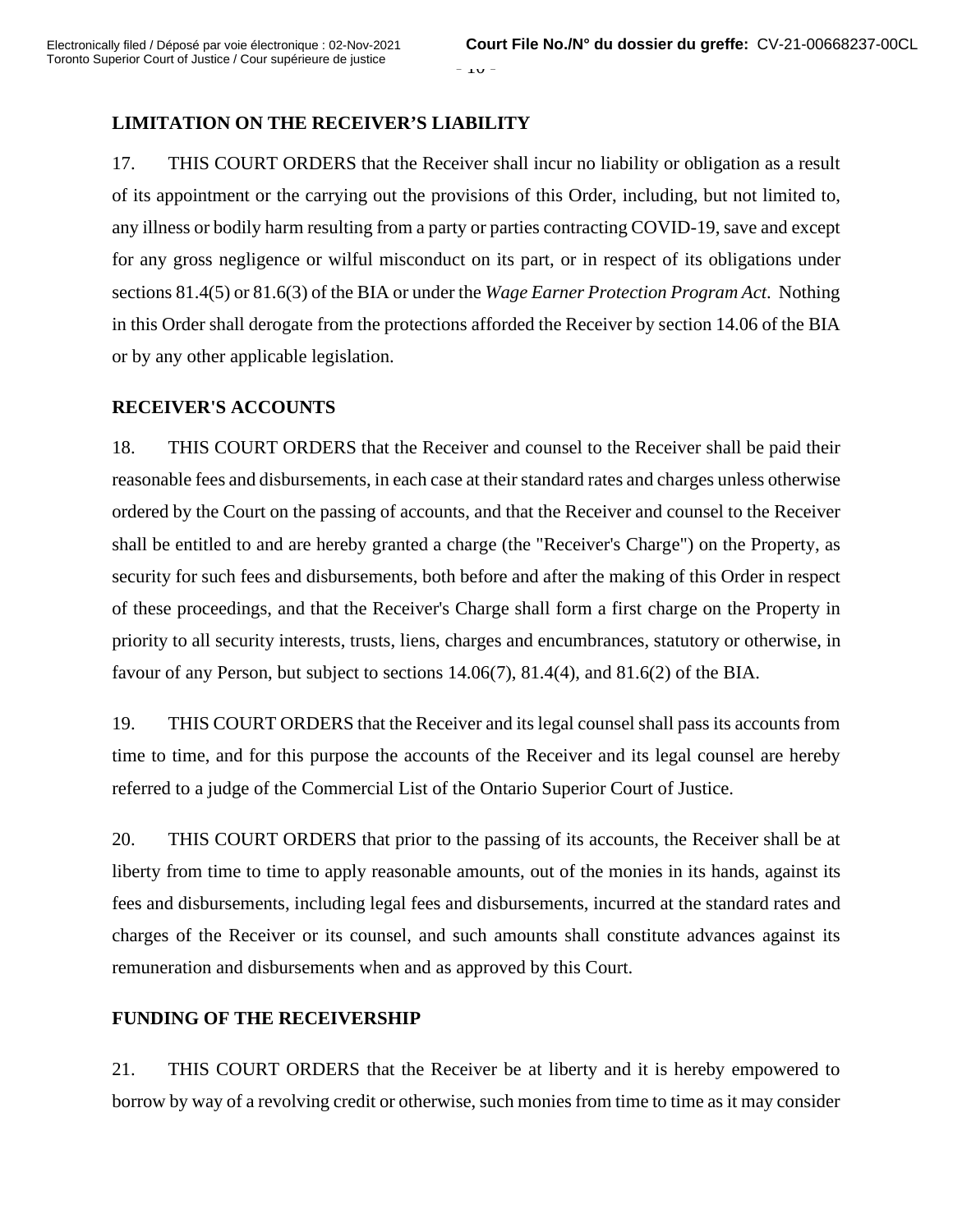$-11 -$ 

necessary or desirable, provided that the outstanding principal amount does not exceed \$100,000 (or such greater amount as this Court may by further Order authorize) at any time, at such rate or rates of interest as it deems advisable for such period or periods of time as it may arrange, for the purpose of funding the exercise of the powers and duties conferred upon the Receiver by this Order, including interim expenditures. The whole of the Property shall be and is hereby charged by way of a fixed and specific charge (the "Receiver's Borrowings Charge") as security for the payment of the monies borrowed, together with interest and charges thereon, in priority to all security interests, trusts, liens, charges and encumbrances, statutory or otherwise, in favour of any Person, but subordinate in priority to the Receiver's Charge and the charges as set out in sections 14.06(7), 81.4(4), and 81.6(2) of the BIA.

22. THIS COURT ORDERS that neither the Receiver's Borrowings Charge nor any other security granted by the Receiver in connection with its borrowings under this Order shall be enforced without leave of this Court.

23. THIS COURT ORDERS that the Receiver is at liberty and authorized to issue certificates substantially in the form annexed as Schedule "A" hereto (the "Receiver's Certificates") for any amount borrowed by it pursuant to this Order.

24. THIS COURT ORDERS that the monies from time to time borrowed by the Receiver pursuant to this Order or any further order of this Court and any and all Receiver's Certificates evidencing the same or any part thereof shall rank on a *pari passu* basis, unless otherwise agreed to by the holders of any prior issued Receiver's Certificates.

## **SERVICE AND NOTICE**

25. THIS COURT ORDERS that the E-Service Protocol of the Commercial List (the "**Protocol**") is approved and adopted by reference herein and, in this proceeding, the service of documents made in accordance with the Protocol (which can be found on the Commercial List website at http://www.ontariocourts.ca/scj/practice/practice-directions/toronto/e-serviceprotocol/) shall be valid and effective service. Subject to Rule 17.05 this Order shall constitute an order for substituted service pursuant to Rule 16.04 of the Rules of Civil Procedure. Subject to Rule 3.01(d) of the Rules of Civil Procedure and paragraph 21 of the Protocol, service of documents in accordance with the Protocol will be effective on transmission. This Court further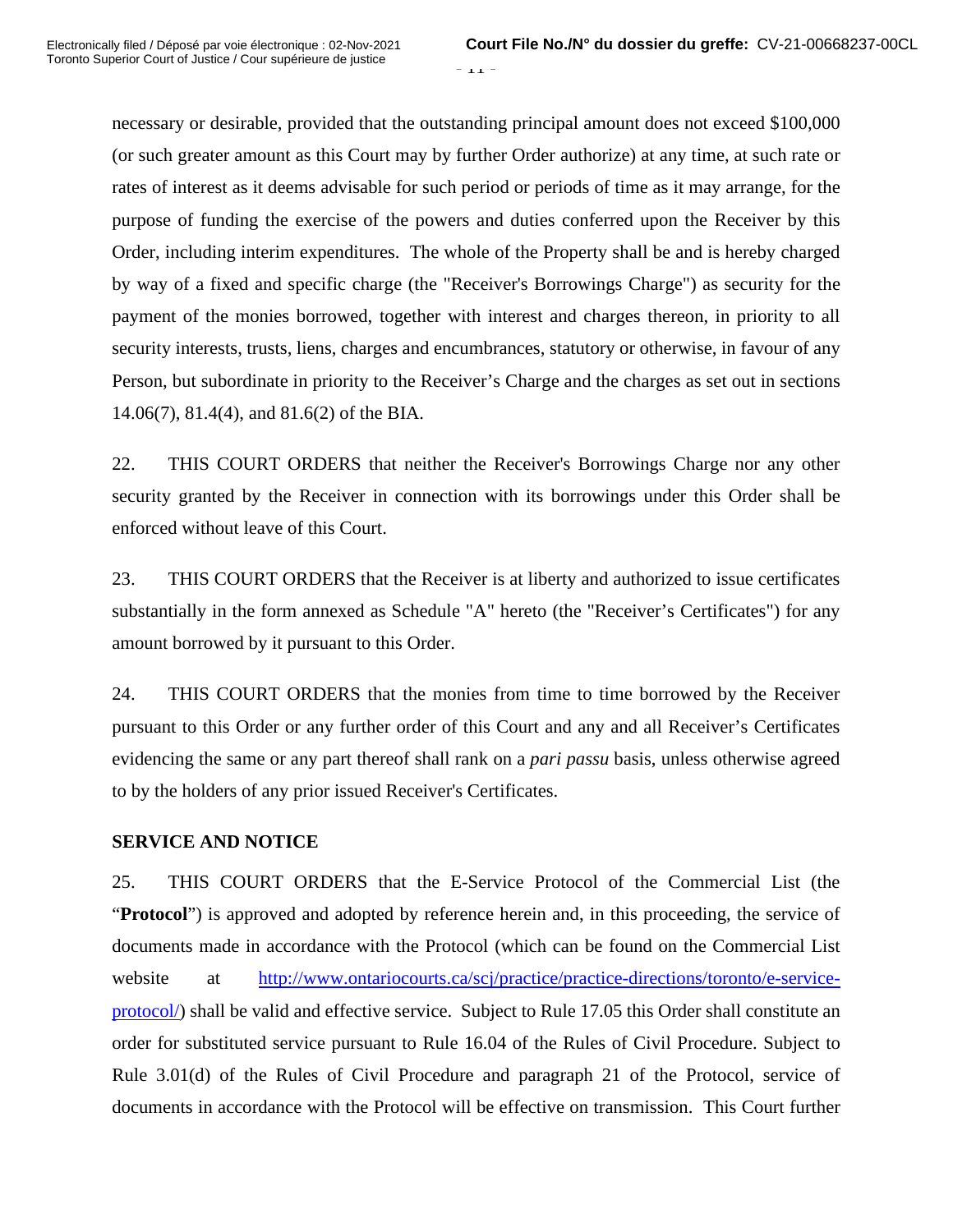orders that a Case Website shall be established in accordance with the Protocol with the following URL '<https://www.spergelcorporate.ca/engagements/>'.

26. THIS COURT ORDERS that if the service or distribution of documents in accordance with the Protocol is not practicable, the Receiver is at liberty to serve or distribute this Order, any other materials and orders in these proceedings, any notices or other correspondence, by forwarding true copies thereof by prepaid ordinary mail, courier, personal delivery or facsimile transmission to the Debtors' creditors or other interested parties at their respective addresses as last shown on the records of the Debtors and that any such service or distribution by courier, personal delivery or facsimile transmission shall be deemed to be received on the next business day following the date of forwarding thereof, or if sent by ordinary mail, on the third business day after mailing.

## **GENERAL**

27. THIS COURT ORDERS that the Receiver may from time to time apply to this Court for advice and directions in the discharge of its powers and duties hereunder.

28. THIS COURT ORDERS that nothing in this Order shall prevent the Receiver from acting as a trustee in bankruptcy of the Debtors, or any of them.

29. THIS COURT HEREBY REQUESTS the aid and recognition of any court, tribunal, regulatory or administrative body having jurisdiction in Canada or in the United States to give effect to this Order and to assist the Receiver and its agents in carrying out the terms of this Order. All courts, tribunals, regulatory and administrative bodies are hereby respectfully requested to make such orders and to provide such assistance to the Receiver, as an officer of this Court, as may be necessary or desirable to give effect to this Order or to assist the Receiver and its agents in carrying out the terms of this Order.

30. THIS COURT ORDERS that the Receiver be at liberty and is hereby authorized and empowered to apply to any court, tribunal, regulatory or administrative body, wherever located, for the recognition of this Order and for assistance in carrying out the terms of this Order, and that the Receiver is authorized and empowered to act as a representative in respect of the within proceedings for the purpose of having these proceedings recognized in a jurisdiction outside Canada.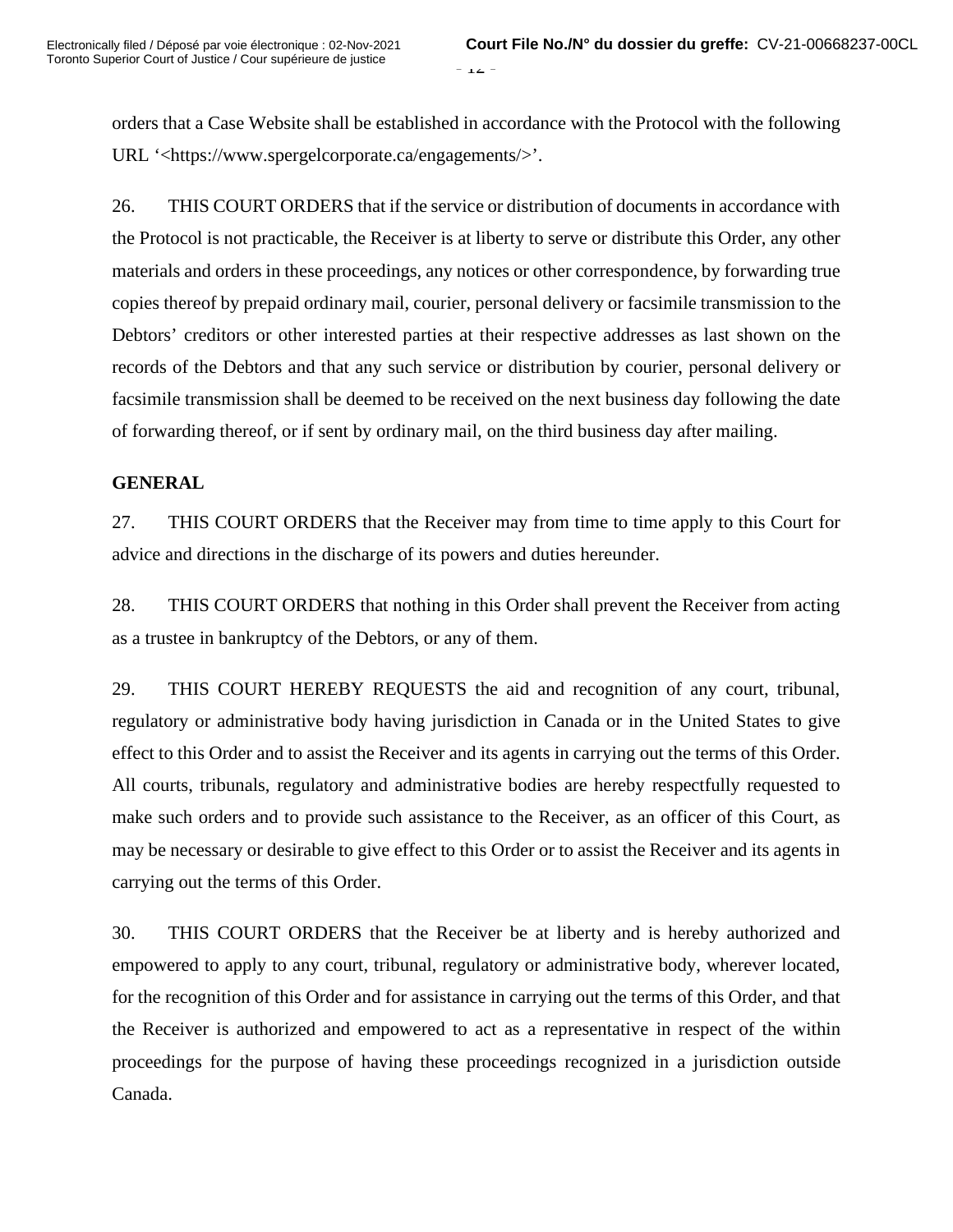31. THIS COURT ORDERS that the Plaintiff shall have its costs of this motion, up to and including entry and service of this Order, provided for by the terms of the Plaintiff's security or, if not so provided by the Plaintiff's security, then on a substantial indemnity basis to be paid by the Receiver from the Debtors' estate with such priority and at such time as this Court may determine.

32. THIS COURT ORDERS that any interested party may apply to this Court to vary or amend this Order on not less than seven (7) days' notice to the Receiver and to any other party likely to be affected by the order sought or upon such other notice, if any, as this Court may order.



Justice, Ontario Superior Court of Justice

Commercial List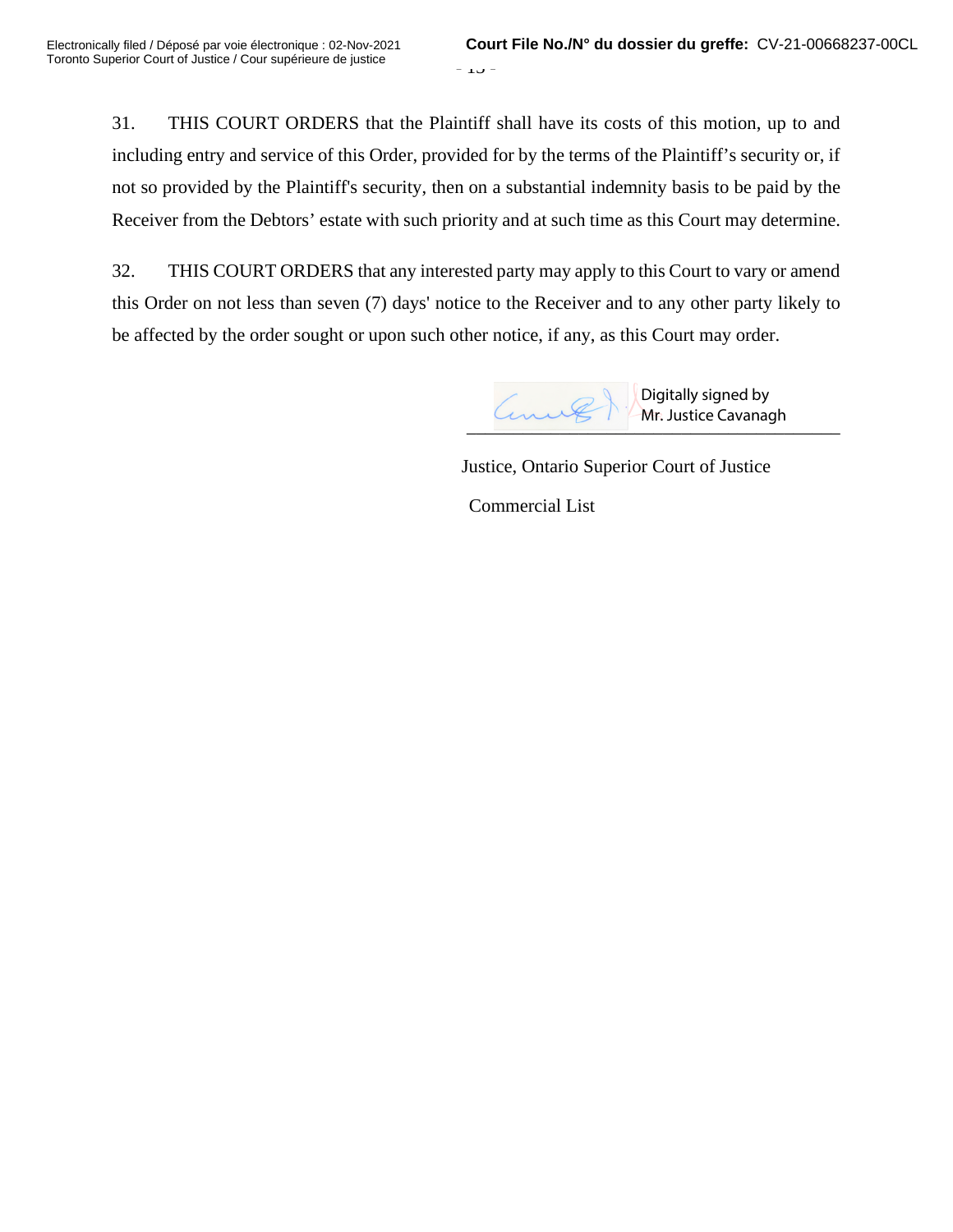# **SCHEDULE "A"**

## **REAL PROPERTY**

### 1725859 Ontario Inc.

# UNIT 17, LEVEL 2, TORONTO STANDARD CONDOMINIUM PLAN NO. 2534 AND ITS APPURTENANT INTEREST; SUBJECT TO AND TOGETHER WITH EASEMENTS AS SET OUT IN SCHEDULE A AS IN AT4291912; CITY OF TORONTO (PIN 76534-0030 LT)

1941275 Ontario Ltd.

PCL 4-1, SEC 43M753 ; LT 4, PL 43M753 ; BRAMPTON (PIN 14244-0287 LT)

### 1941276 Ontario Inc.

PT LTS 4 & 5, E OF HURONTARIO ST & N OF QUEEN ST, PL BR2, PT 1, 43R6799 ; BRAMPTON (PIN 14124-0046 LT)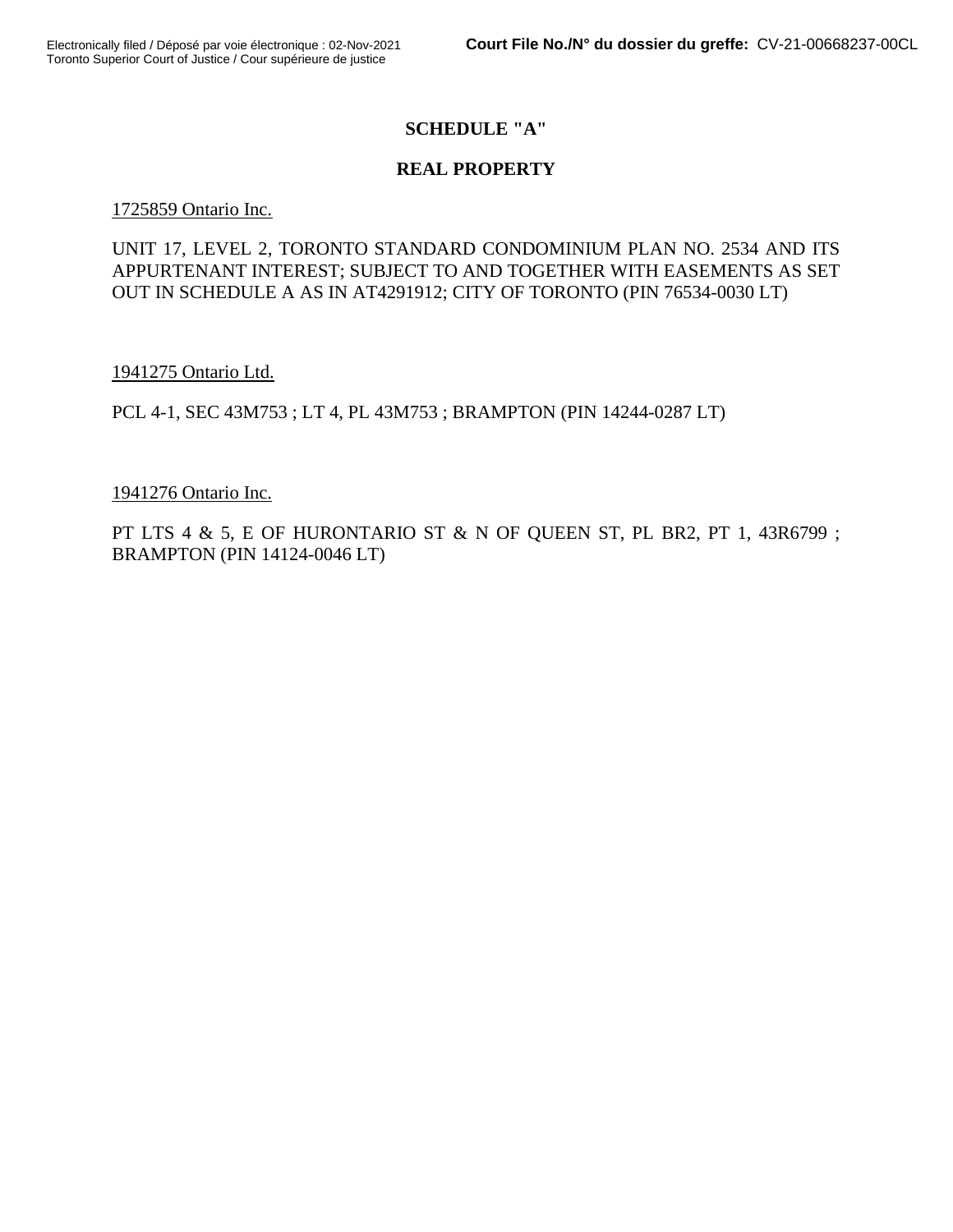$\angle$  -

### **SCHEDULE "B"**

## **RECEIVER CERTIFICATE**

## CERTIFICATE NO. \_\_\_\_\_\_\_\_\_\_\_\_\_\_

AMOUNT \$\_\_\_\_\_\_\_\_\_\_\_\_\_\_\_\_\_\_\_\_\_

1. THIS IS TO CERTIFY that msi Spergel inc., the receiver (the "Receiver") of the assets, undertakings and properties of 1725859 Ontario Inc., 1941275 Ontario Ltd., and 1941276 Ontario Inc. (collectively, the "Debtors") acquired for, or used in relation to a business carried on by the Debtors, including all proceeds thereof and including the real property described at Schedule "A" to the Order, as defined below (collectively, the "Property") appointed by Order of the Ontario Superior Court of Justice (Commercial List) (the "Court") dated the \_\_\_ day of \_\_\_\_\_\_, 20\_\_ (the "Order") made in an action having Court file number \_\_-CL-\_\_\_\_\_\_\_, has received as such Receiver from the holder of this certificate (the "Lender") the principal sum of \$\_\_\_\_\_\_\_\_\_, being part of the total principal sum of \$ which the Receiver is authorized to borrow under and pursuant to the Order.

2. The principal sum evidenced by this certificate is payable on demand by the Lender with interest thereon calculated and compounded [daily][monthly not in advance on the \_\_\_\_\_\_\_ day of each month] after the date hereof at a notional rate per annum equal to the rate of \_\_\_\_\_\_ per cent above the prime commercial lending rate of Bank of from time to time.

3. Such principal sum with interest thereon is, by the terms of the Order, together with the principal sums and interest thereon of all other certificates issued by the Receiver pursuant to the Order or to any further order of the Court, a charge upon the whole of the Property, in priority to the security interests of any other person, but subject to the priority of the charges set out in the Order and in the *Bankruptcy and Insolvency Act*, and the right of the Receiver to indemnify itself out of such Property in respect of its remuneration and expenses.

4. All sums payable in respect of principal and interest under this certificate are payable at the main office of the Lender at Toronto, Ontario.

5. Until all liability in respect of this certificate has been terminated, no certificates creating charges ranking or purporting to rank in priority to this certificate shall be issued by the Receiver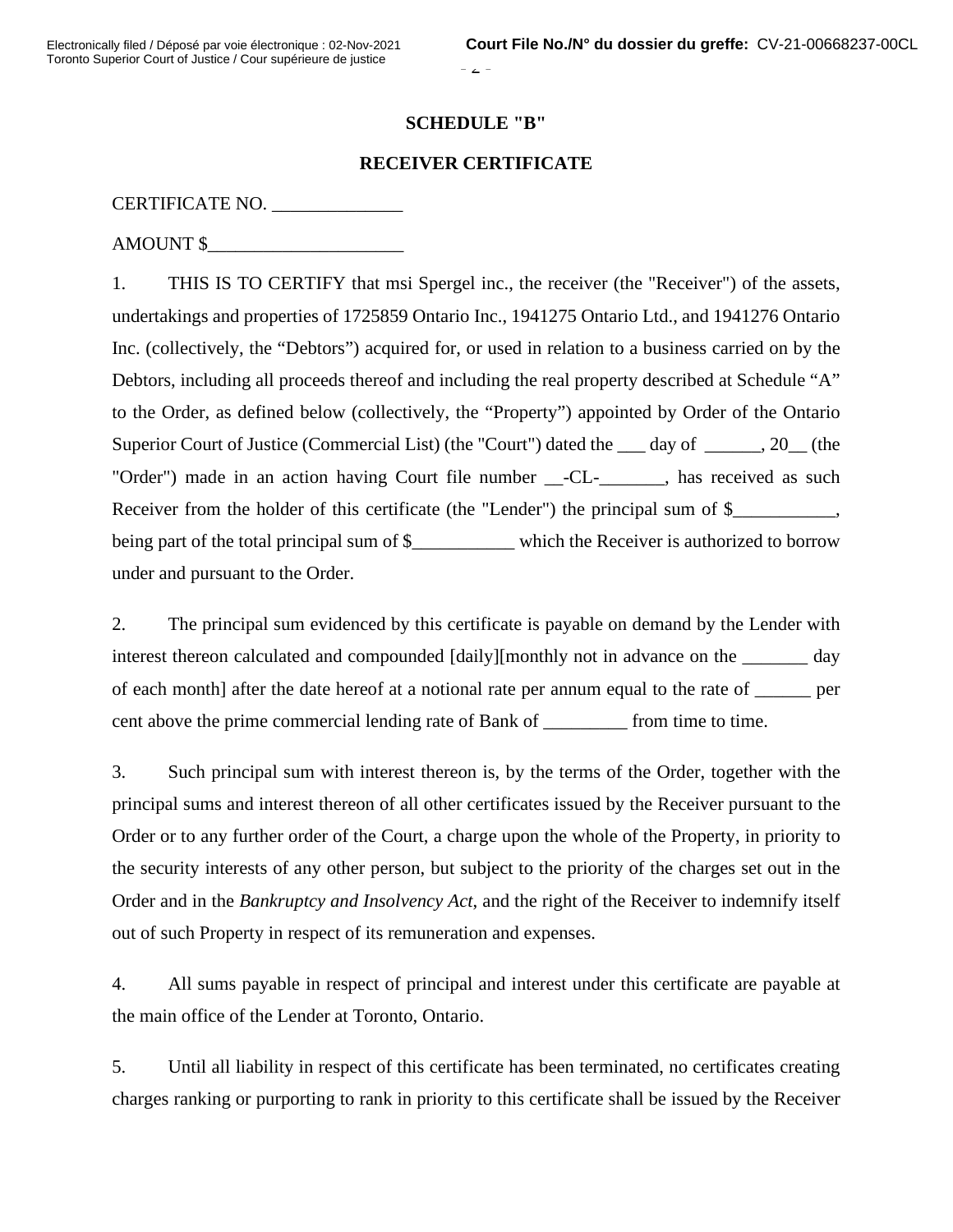$\cup$   $-$ 

to any person other than the holder of this certificate without the prior written consent of the holder of this certificate.

6. The charge securing this certificate shall operate so as to permit the Receiver to deal with the Property as authorized by the Order and as authorized by any further or other order of the Court.

7. The Receiver does not undertake, and it is not under any personal liability, to pay any sum in respect of which it may issue certificates under the terms of the Order.

DATED the  $\_\_\_\_\$  day of  $\_\_\_\_\_\_\$ 

 msi Spergel inc., solely in its capacity as Receiver of the Property, and not in its personal capacity

Per:

Name: Title: